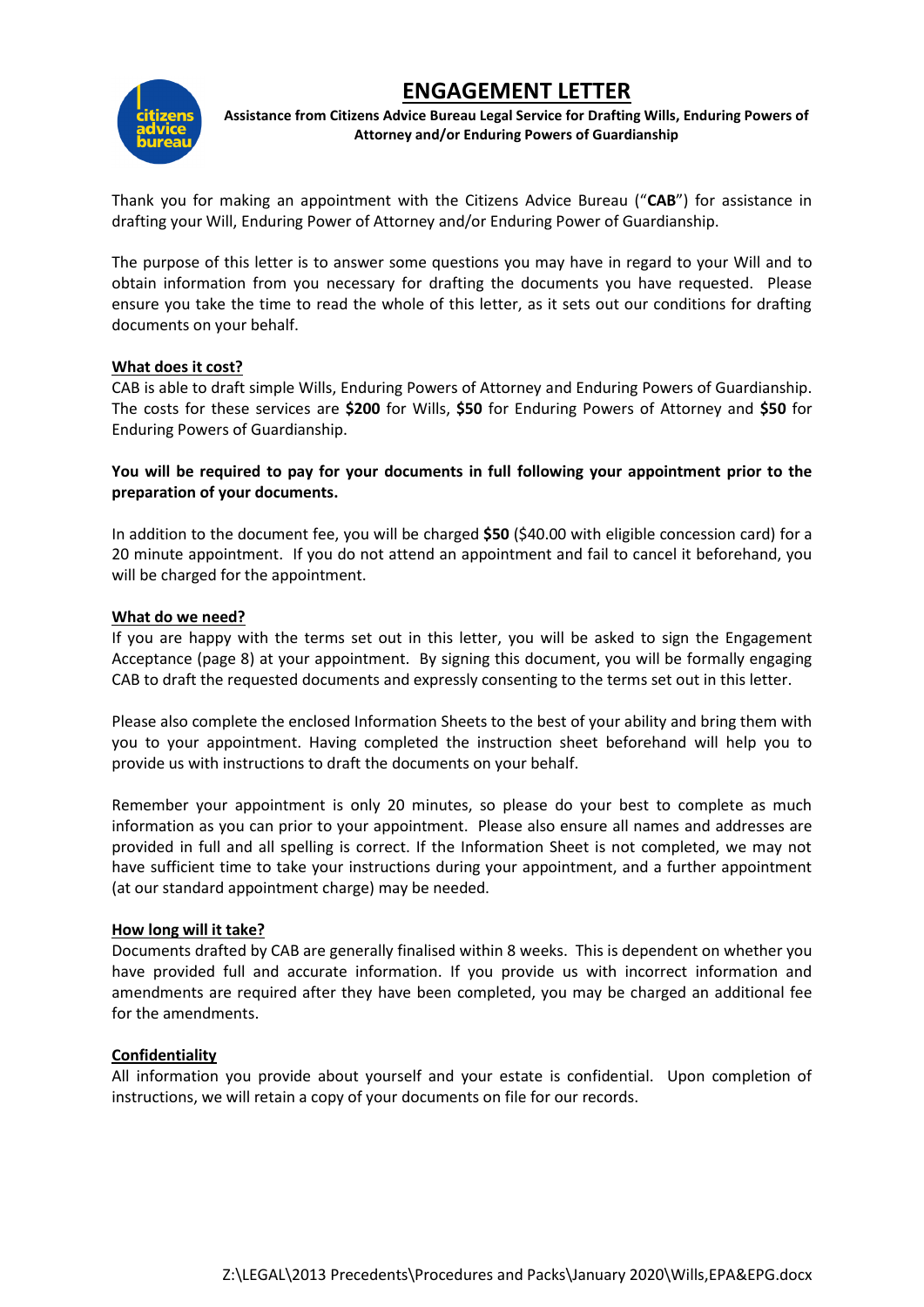#### **Nature of our service**

CAB offers a low cost service for the drafting of **simple** Wills. Due to the nature of our service, CAB is not able to draft Wills which are complex. Therefore, CAB cannot draft complex Wills, including those which contain:

- (a) Testamentary trusts;
- (b) Rights to Reside;
- (c) Life Tenancy; or
- (d) Substantial amounts of specific gifts.

When you meet with your lawyer, you will be advised if we can or cannot assist you. If we cannot assist you, we will provide you with referrals to the Law Society to obtain names of lawyers who may be able to assist you. It would then be up to you to make your own choice of lawyer and to make the arrangements necessary for your engagement of that lawyer.

#### **Execution of Documents**

CAB **does not** assist with the execution of documents. Once you have collected your documents, it is your responsibility to ensure they are executed properly. Your lawyer will explain the execution requirements to you during your appointment and will also provide you with written instructions with your completed documents.

#### **We do not retain your original or signed Will.**

#### **Your relationship with Citizens Advice Bureau**

CAB, at the discretion of its Principal Legal Officer, may discontinue acting for you if:

- we believe we can no longer assist you;
- we believe we have already provided the service you initially sought;
- we feel your instructions are more complex than was originally indicated to us;
- you have failed to promptly provide the information or documents we have sought;
- vou do not heed our advice:
- we believe a dispute exists or may exist between interested persons (a "conflict of interest"); or
- if circumstances arise which allow us to terminate the engagement pursuant to the *Legal Professional Conduct Rules*.

If any of the above circumstances apply, our service will be immediately discontinued by giving you written notice to that effect.

#### **Appointment**

At your appointment, your lawyer will meet with you to discuss your instructions. Your lawyer will meet with you **on your own**, without any third party being present (this includes your spouse, de facto partner, or child). This is normal practice to ensure your Will properly reflects your instructions, and that you have the opportunity to discuss any queries in confidence with your lawyer.

#### **There is no exception to this.**

#### **Next Steps**

We confirm you have an appointment scheduled at our office. If you are happy with the terms set out in this correspondence, you will need to sign the Engagement Acceptance at your appointment. You will also need to bring the completed, enclosed Information Sheets.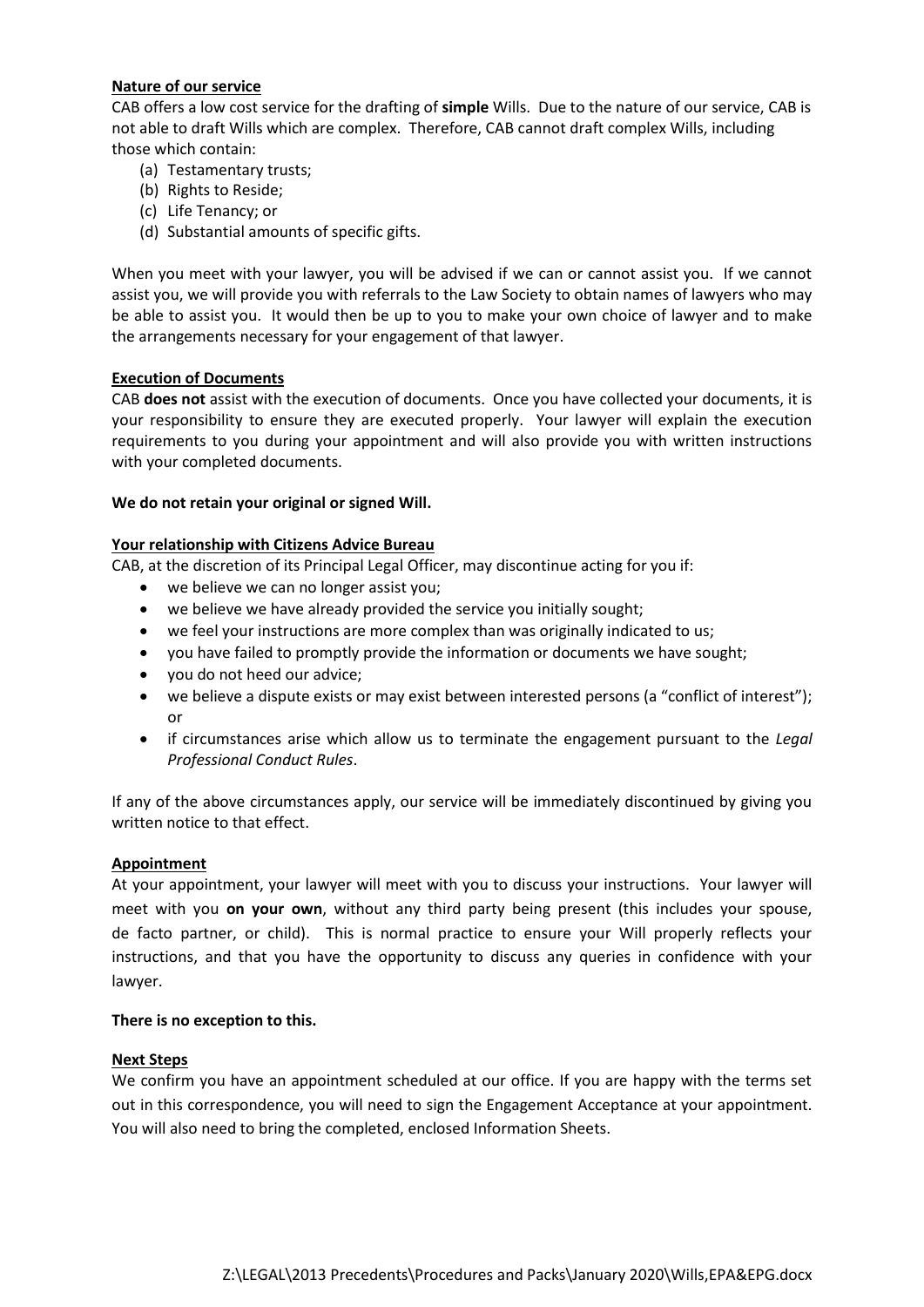# **Wills - Information**



#### **Your Estate**

Your estate is all of the things which you own. It includes all your assets and liabilities at the time of death.

#### **Executors/Trustees**

You need to appoint someone to collect all your assets, pay all your debts, and then distribute your estate according to the terms of your Will. This person is known as the 'Executor' or 'Trustee' of your Will. If you are considering appointing someone as your executor, you should discuss this with them, and ensure they are able and willing to act. You should also consider appointing a substitute or 'backup' executor just in case your initial choice is unable to act.

#### **Beneficiaries**

Beneficiaries are persons to whom you distribute your estate.

#### **Gifts**

You may wish to make specific gifts, such as jewellery or family heirlooms, to particular beneficiaries. If you wish to include any specific gifts, please describe these items carefully so they can be identified later. As a guide, we usually draft **up to three specific gifts in each Will**. You do not have to make specific gifts and you may give your whole estate to one or more beneficiaries.

#### **Residue**

The residue of your estate is what is left after your executor has paid your debts and distributed the specific gifts. Basically, it is the balance of your estate.

#### **What if someone dies before you?**

It is important to consider what you want to happen to a specific gift, or the residue of your estate, if a beneficiary should die before you. For example, if you wish to give the whole of your estate to your spouse, and your spouse predeceases you, how would you like your estate to be divided?

#### **Do Life Insurance and Superannuation Policies form part of my estate?**

Sometimes upon one's death, there is a payout from superannuation and life insurance policies. It is not always the case that these payouts form part of your estate. Often, you are able to make a "non-binding death nomination" or a "binding death nomination" during your lifetime.

A binding death nomination allows these payouts to be paid directly to the person you have nominated. This means the payout will not make up part of your estate and therefore will not be divided according to your Will. Rather, the person nominated will receive the payout before your estate is even divided up.

Some superannuation trustees have a discretion as to how they pay benefits, even when there is nomination. You should obtain information about what would happen to your superannuation and/or life insurance policies by contacting your superannuation or life insurance company.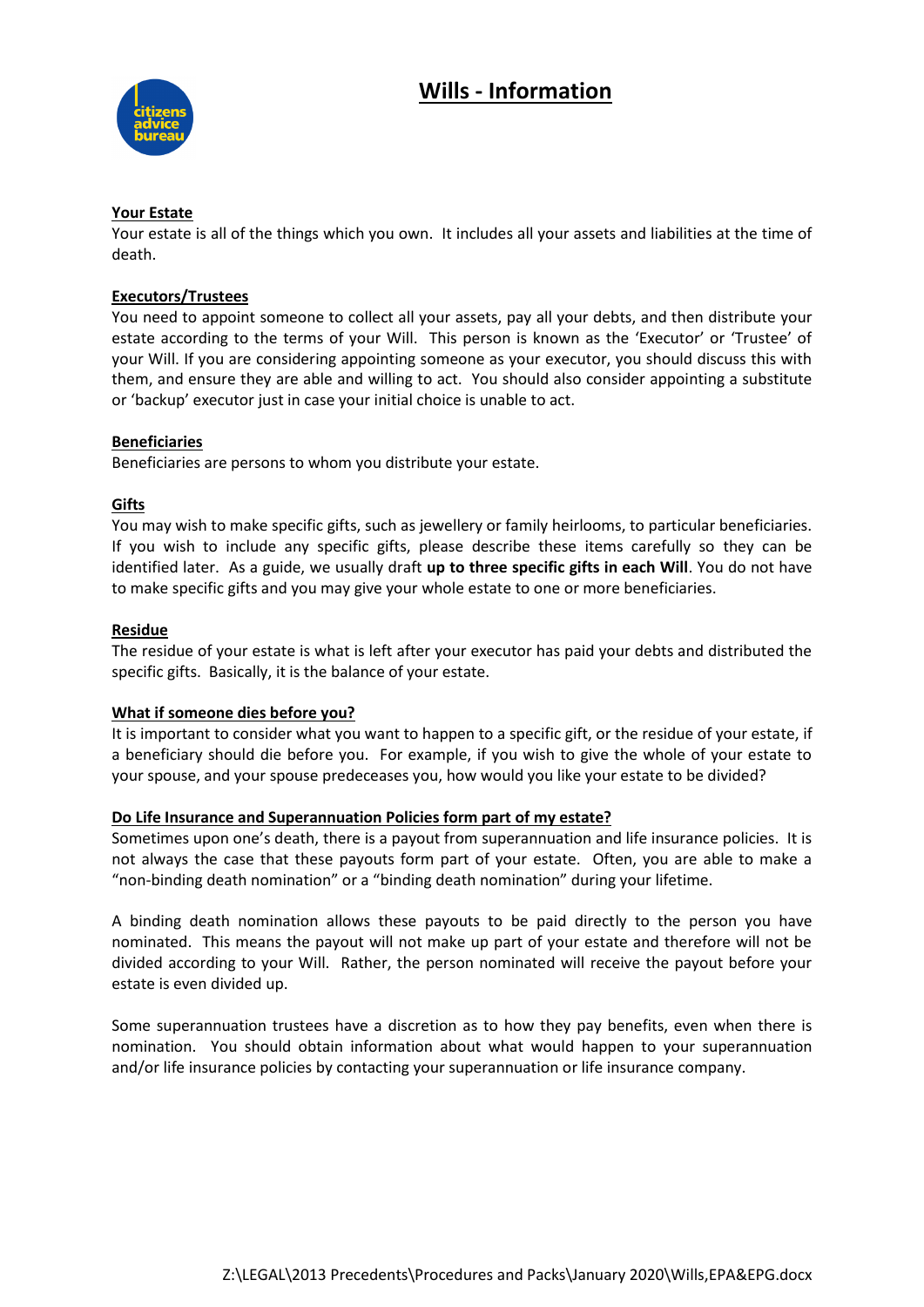# **This page has been intentionally left blank**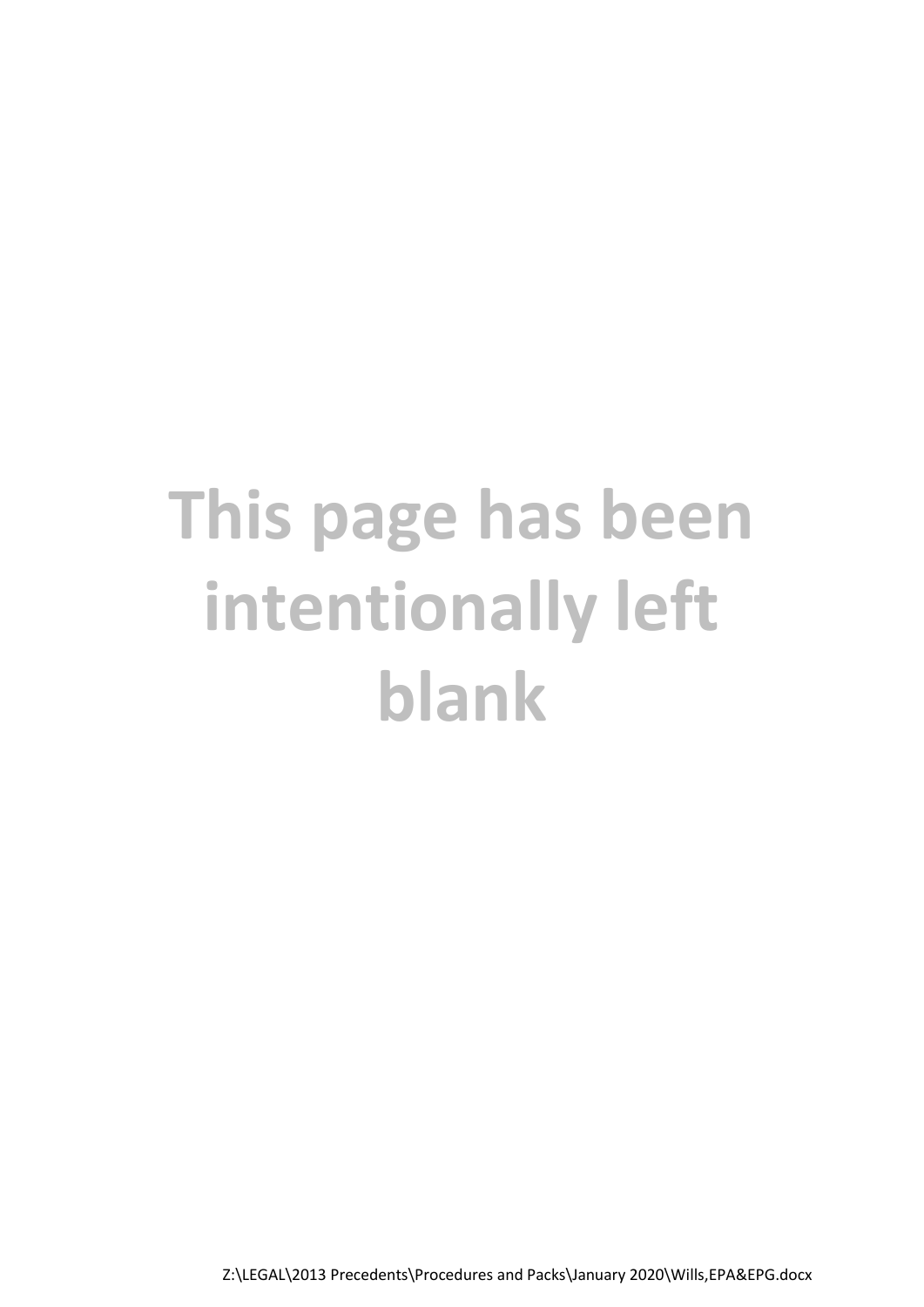#### **INFORMATION REQUIRED FOR YOUR WILL, EPA and EPG**



**This form MUST be completed before the appointment.**

**Please note that your documents will be prepared based on the instructions you provide to the lawyer. The information in this document will also be used as guide for the correct spelling of peoples' names and addresses.**

**We ask you to complete this section so that you give some thought as to how you want your documents drafted.**

#### **Identification Documents**

**Photo ID** -For your appointment you **must** bring with you a document with your photograph – it can be your driver's licence, proof of Identity document, your passport or other photo ID.

**No Photo ID** - If you do not have any of the above documents, you **must** bring with you any document with your name and signature.

#### **Your personal details (Please complete for ALL documents)**

| <b>Full Name:</b>                                                        |                                             |                                                                 |                         |
|--------------------------------------------------------------------------|---------------------------------------------|-----------------------------------------------------------------|-------------------------|
| Any other names used:                                                    |                                             |                                                                 |                         |
| (Please CIRCLE one)<br>Gender:<br>MALE / FEMALE                          |                                             |                                                                 |                         |
| DOB:                                                                     |                                             |                                                                 |                         |
| Occupation:                                                              |                                             |                                                                 |                         |
| Address:                                                                 |                                             |                                                                 |                         |
| <b>Contact Phone numbers:</b>                                            |                                             |                                                                 |                         |
| Email:                                                                   |                                             |                                                                 |                         |
| Marital status:                                                          |                                             | SINGLE/MARRIED/DIVORCED/DE FACTO/WIDOWED/SEPARATED (CIRCLE one) |                         |
| Are you contemplating                                                    | <b>MARRIAGE or DIVORCE?</b> (please circle) |                                                                 |                         |
| If yes, to or from whom?                                                 |                                             |                                                                 |                         |
|                                                                          |                                             |                                                                 |                         |
| Details for your Will                                                    |                                             |                                                                 |                         |
|                                                                          |                                             |                                                                 |                         |
| PRIMARY EXECUTORS/TRUSTEES<br>FULL NAME (PLEASE PRINT / CAPITAL LETTERS) |                                             | RESIDENTIAL ADDRESS REQUIRED                                    | <b>AGREED</b><br>TO ACT |
| 1                                                                        |                                             |                                                                 | YES / NO                |
| <b>RELATIONSHIP TO ME</b>                                                |                                             |                                                                 |                         |
| $\overline{2}$                                                           |                                             |                                                                 | YES / NO                |
| <b>RELATIONSHIP TO ME</b>                                                |                                             |                                                                 |                         |
| <b>SUBSTITUTE EXECUTORS/TRUSTEES</b>                                     | FULL NAME (PLEASE PRINT / CAPITAL LETTERS)  | RESIDENTIAL ADDRESS REQUIRED                                    | <b>AGREED</b><br>TO ACT |
| $\mathbf{1}$                                                             |                                             |                                                                 | YES / NO                |
| <b>RELATIONSHIP TO ME</b>                                                |                                             |                                                                 |                         |
| $\overline{2}$                                                           |                                             |                                                                 | YES / NO                |
| <b>RELATIONSHIP TO ME</b>                                                |                                             |                                                                 |                         |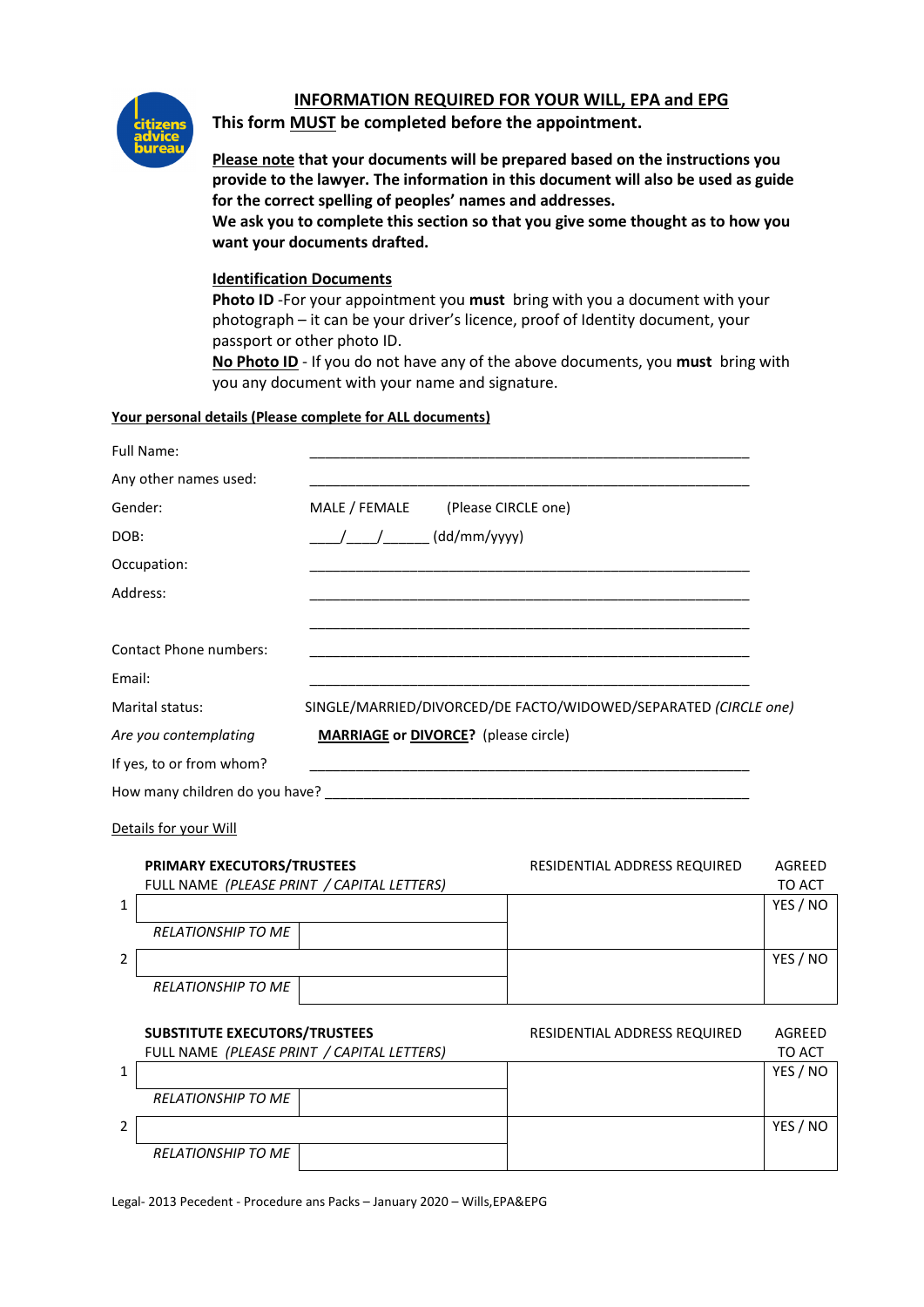**BENEFICIARIES**

18

FULL NAME *(PLEASE PRINT / CAPITAL LETTERS)*

|                |                           | Circle   |
|----------------|---------------------------|----------|
| $\mathbf{1}$   |                           | YES / NO |
|                | <b>RELATIONSHIP TO ME</b> |          |
| $\overline{2}$ |                           | YES / NO |
|                | <b>RELATIONSHIP TO ME</b> |          |
| 3              |                           | YES / NO |
|                | <b>RELATIONSHIP TO ME</b> |          |
| 4              |                           | YES / NO |
|                | <b>RELATIONSHIP TO ME</b> |          |
| 5              |                           | YES / NO |
|                | <b>RELATIONSHIP TO ME</b> |          |
| 6              |                           | YES / NO |
|                | <b>RELATIONSHIP TO ME</b> |          |
| 7              |                           | YES / NO |
|                | <b>RELATIONSHIP TO ME</b> |          |

*(If more than 7 beneficiaries, please attach list)*

Do you wish to include a directive in your will to be BURIED/CREMATED? (circle one)

\_\_\_\_\_\_\_\_\_\_\_\_\_\_\_\_\_\_\_\_\_\_\_\_\_\_\_\_\_\_\_\_\_\_\_\_\_\_\_\_\_\_\_\_\_\_\_\_\_\_\_\_\_\_\_\_\_\_\_\_\_\_\_\_\_\_\_\_\_\_\_\_\_\_\_\_\_\_\_\_\_\_\_\_\_\_\_\_\_\_ \_\_\_\_\_\_\_\_\_\_\_\_\_\_\_\_\_\_\_\_\_\_\_\_\_\_\_\_\_\_\_\_\_\_\_\_\_\_\_\_\_\_\_\_\_\_\_\_\_\_\_\_\_\_\_\_\_\_\_\_\_\_\_\_\_\_\_\_\_\_\_\_\_\_\_\_\_\_\_\_\_\_\_\_\_\_\_\_\_\_ \_\_\_\_\_\_\_\_\_\_\_\_\_\_\_\_\_\_\_\_\_\_\_\_\_\_\_\_\_\_\_\_\_\_\_\_\_\_\_\_\_\_\_\_\_\_\_\_\_\_\_\_\_\_\_\_\_\_\_\_\_\_\_\_\_\_\_\_\_\_\_\_\_\_\_\_\_\_\_\_\_\_\_\_\_\_\_\_\_\_ \_\_\_\_\_\_\_\_\_\_\_\_\_\_\_\_\_\_\_\_\_\_\_\_\_\_\_\_\_\_\_\_\_\_\_\_\_\_\_\_\_\_\_\_\_\_\_\_\_\_\_\_\_\_\_\_\_\_\_\_\_\_\_\_\_\_\_\_\_\_\_\_\_\_\_\_\_\_\_\_\_\_\_\_\_\_\_\_\_\_ \_\_\_\_\_\_\_\_\_\_\_\_\_\_\_\_\_\_\_\_\_\_\_\_\_\_\_\_\_\_\_\_\_\_\_\_\_\_\_\_\_\_\_\_\_\_\_\_\_\_\_\_\_\_\_\_\_\_\_\_\_\_\_\_\_\_\_\_\_\_\_\_\_\_\_\_\_\_\_\_\_\_\_\_\_\_\_\_\_\_

\_\_\_\_\_\_\_\_\_\_\_\_\_\_\_\_\_\_\_\_\_\_\_\_\_\_\_\_\_\_\_\_\_\_\_\_\_\_\_\_\_\_\_\_\_\_\_\_\_\_\_\_\_\_\_\_\_\_\_\_\_\_\_\_\_\_\_\_\_\_\_\_\_\_\_\_\_\_\_\_\_\_\_\_\_\_\_\_\_\_ \_\_\_\_\_\_\_\_\_\_\_\_\_\_\_\_\_\_\_\_\_\_\_\_\_\_\_\_\_\_\_\_\_\_\_\_\_\_\_\_\_\_\_\_\_\_\_\_\_\_\_\_\_\_\_\_\_\_\_\_\_\_\_\_\_\_\_\_\_\_\_\_\_\_\_\_\_\_\_\_\_\_\_\_\_\_\_\_\_\_ \_\_\_\_\_\_\_\_\_\_\_\_\_\_\_\_\_\_\_\_\_\_\_\_\_\_\_\_\_\_\_\_\_\_\_\_\_\_\_\_\_\_\_\_\_\_\_\_\_\_\_\_\_\_\_\_\_\_\_\_\_\_\_\_\_\_\_\_\_\_\_\_\_\_\_\_\_\_\_\_\_\_\_\_\_\_\_\_\_\_ \_\_\_\_\_\_\_\_\_\_\_\_\_\_\_\_\_\_\_\_\_\_\_\_\_\_\_\_\_\_\_\_\_\_\_\_\_\_\_\_\_\_\_\_\_\_\_\_\_\_\_\_\_\_\_\_\_\_\_\_\_\_\_\_\_\_\_\_\_\_\_\_\_\_\_\_\_\_\_\_\_\_\_\_\_\_\_\_\_\_

**List any specific gifts you wish to make in your Will (maximum of three gifts)**

**To whom would you give your remaining assets after the gifts, if any?** 

**What should happen if any of your beneficiaries die before you?**

**If you wish to appoint a guardian of your minor child/ren, please provide their full name, address and their relationship to you.**

\_\_\_\_\_\_\_\_\_\_\_\_\_\_\_\_\_\_\_\_\_\_\_\_\_\_\_\_\_\_\_\_\_\_\_\_\_\_\_\_\_\_\_\_\_\_\_\_\_\_\_\_\_\_\_\_\_\_\_\_\_\_\_\_\_\_\_\_\_\_\_\_\_\_\_\_\_\_\_\_\_\_\_\_\_\_\_\_\_\_ \_\_\_\_\_\_\_\_\_\_\_\_\_\_\_\_\_\_\_\_\_\_\_\_\_\_\_\_\_\_\_\_\_\_\_\_\_\_\_\_\_\_\_\_\_\_\_\_\_\_\_\_\_\_\_\_\_\_\_\_\_\_\_\_\_\_\_\_\_\_\_\_\_\_\_\_\_\_\_\_\_\_\_\_\_\_\_\_\_\_

\_\_\_\_\_\_\_\_\_\_\_\_\_\_\_\_\_\_\_\_\_\_\_\_\_\_\_\_\_\_\_\_\_\_\_\_\_\_\_\_\_\_\_\_\_\_\_\_\_\_\_\_\_\_\_\_\_\_\_\_\_\_\_\_\_\_\_\_\_\_\_\_\_\_\_\_\_\_\_\_\_\_\_\_\_\_\_\_\_\_ \_\_\_\_\_\_\_\_\_\_\_\_\_\_\_\_\_\_\_\_\_\_\_\_\_\_\_\_\_\_\_\_\_\_\_\_\_\_\_\_\_\_\_\_\_\_\_\_\_\_\_\_\_\_\_\_\_\_\_\_\_\_\_\_\_\_\_\_\_\_\_\_\_\_\_\_\_\_\_\_\_\_\_\_\_\_\_\_\_\_ \_\_\_\_\_\_\_\_\_\_\_\_\_\_\_\_\_\_\_\_\_\_\_\_\_\_\_\_\_\_\_\_\_\_\_\_\_\_\_\_\_\_\_\_\_\_\_\_\_\_\_\_\_\_\_\_\_\_\_\_\_\_\_\_\_\_\_\_\_\_\_\_\_\_\_\_\_\_\_\_\_\_\_\_\_\_\_\_\_\_

Legal- 2013 Pecedent - Procedure ans Packs – January 2020 – Wills,EPA&EPG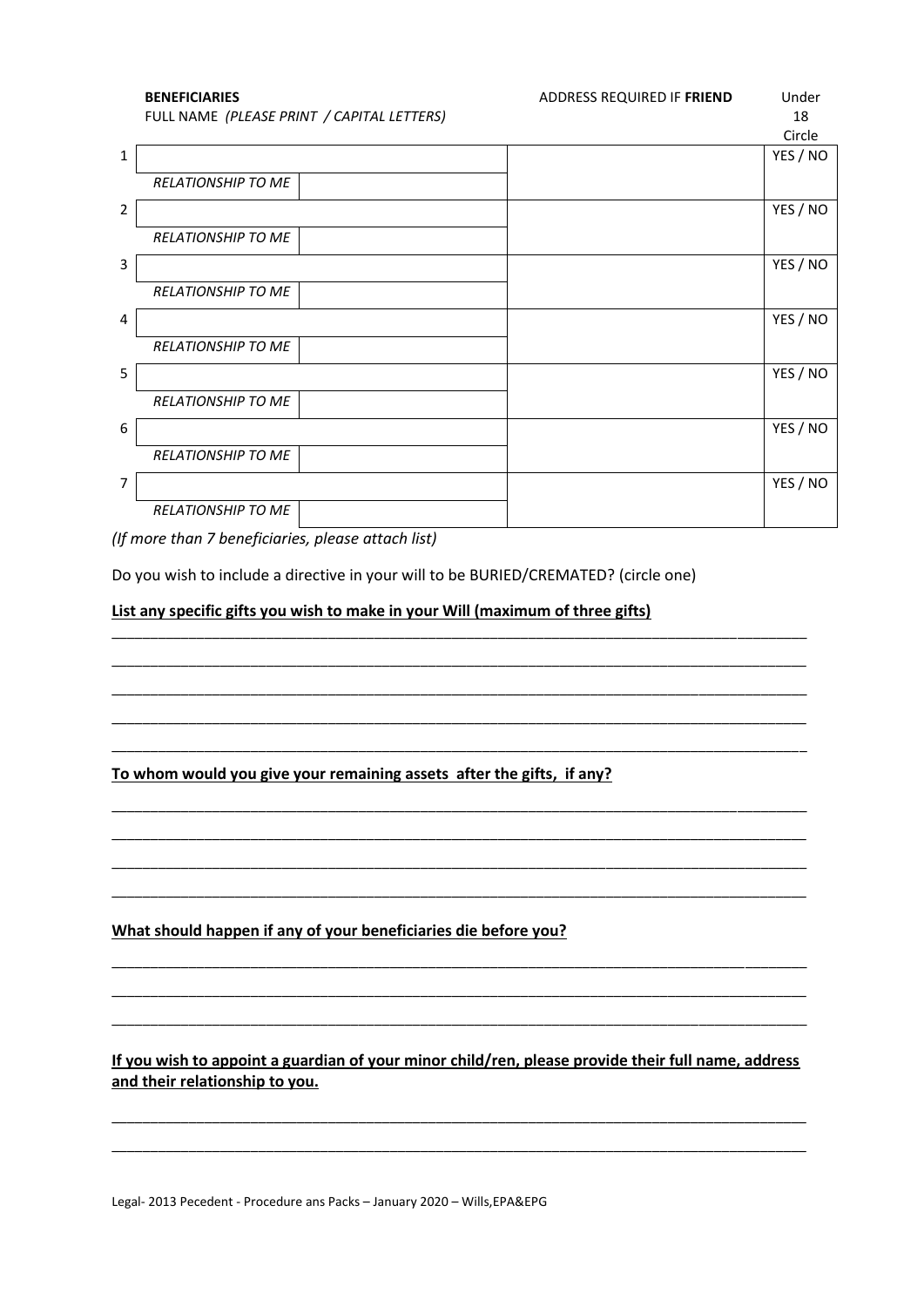

# **INFORMATION SHEET – EPA and EPG**

| <b>Enduring power of attorney</b> (if applicable)                                                                                                                                                                                                                                                          | <b>Enduring Power of Guardianship</b> (if applicable)                                                                                                                                                                                                     |
|------------------------------------------------------------------------------------------------------------------------------------------------------------------------------------------------------------------------------------------------------------------------------------------------------------|-----------------------------------------------------------------------------------------------------------------------------------------------------------------------------------------------------------------------------------------------------------|
| Who do you wish to appoint as your attorney/s?<br><b>Full Name:</b>                                                                                                                                                                                                                                        | Who do you wish to appoint as your guardian/s?<br><b>Full Name:</b>                                                                                                                                                                                       |
| <b>Residential Address:</b>                                                                                                                                                                                                                                                                                | <b>Residential Address:</b>                                                                                                                                                                                                                               |
| <b>Full Name:</b>                                                                                                                                                                                                                                                                                          | <b>Full Name:</b>                                                                                                                                                                                                                                         |
| <b>Residential Address:</b>                                                                                                                                                                                                                                                                                | <b>Residential Address:</b>                                                                                                                                                                                                                               |
| Substitute Attorney/s (if applicable)<br>Full Name:                                                                                                                                                                                                                                                        | Substitute Guardian/s (if applicable)<br><b>Full Name:</b>                                                                                                                                                                                                |
| <b>Residential Address:</b>                                                                                                                                                                                                                                                                                | <b>Residential Address:</b>                                                                                                                                                                                                                               |
| Full Name:                                                                                                                                                                                                                                                                                                 | Full Name:                                                                                                                                                                                                                                                |
| <b>Residential Address:</b>                                                                                                                                                                                                                                                                                | <b>Residential Address:</b>                                                                                                                                                                                                                               |
|                                                                                                                                                                                                                                                                                                            |                                                                                                                                                                                                                                                           |
| <b>Office Use Only</b><br>Deferred<br>□ Operate on loss of capacity<br>Immediate<br>□ Operate immediately<br><b>Primary Attorney</b><br>Sole<br>$\Box$<br>Joint<br>$\Box$<br>Joint and Several<br>$\Box$<br><b>Substitute Attorney</b><br>Sole<br>$\Box$<br>Joint<br>$\Box$<br>Joint and Several<br>$\Box$ | <b>Office Use Only</b><br><b>Primary Guardian</b><br>Sole<br>□<br>Joint<br>$\Box$<br>Survivor to act<br>$\overline{\phantom{m}}$<br>$\Box$<br><b>Substitute Attorney</b><br>Sole<br>□<br>Joint<br>$\Box$<br>Survivor to act<br>$\Box$<br>Default 4A?<br>□ |